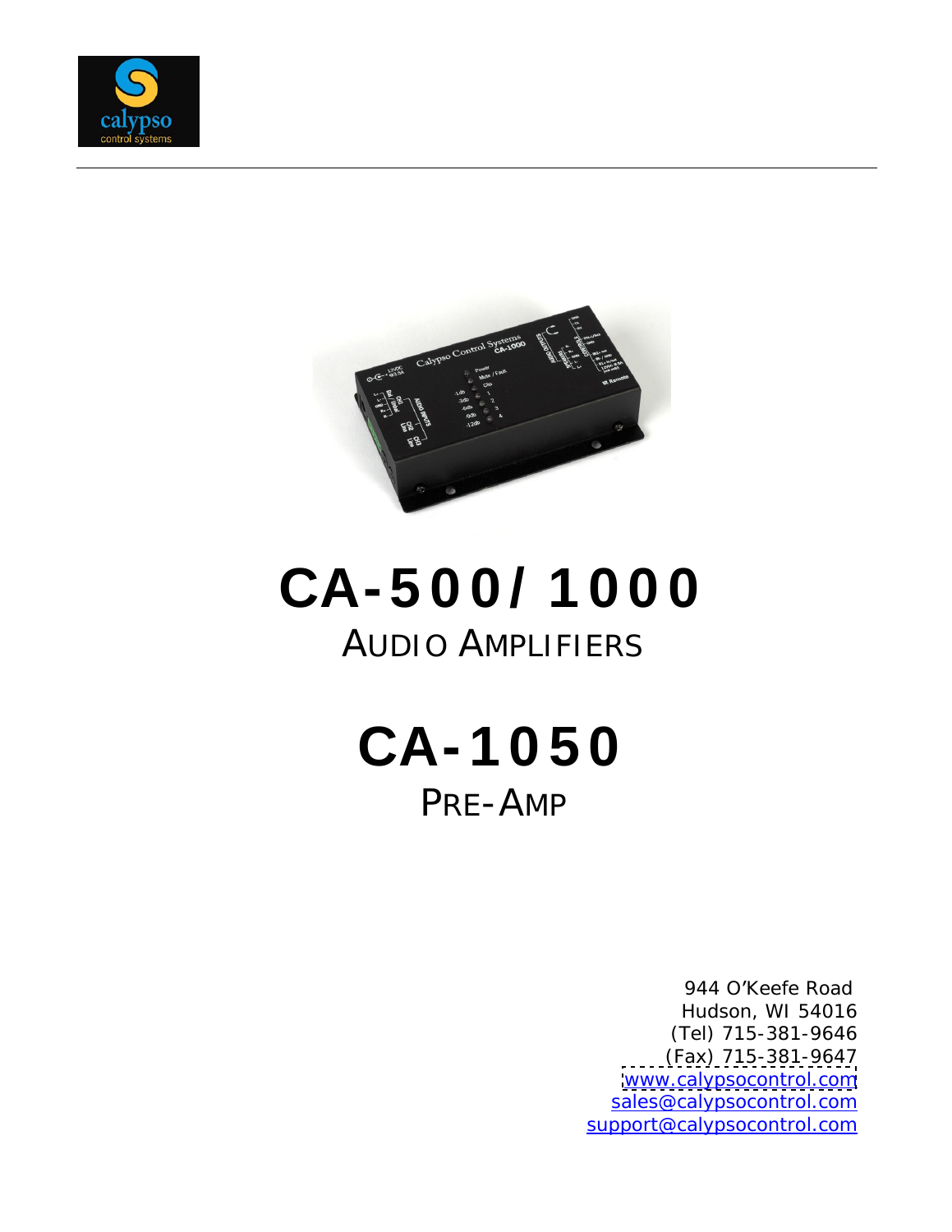

## **Table of Contents**

| 1.1 |  |
|-----|--|
| 1.2 |  |
| 1.3 |  |
| 2.0 |  |
| 2.1 |  |
| 2.2 |  |
| 3.0 |  |
| 4.0 |  |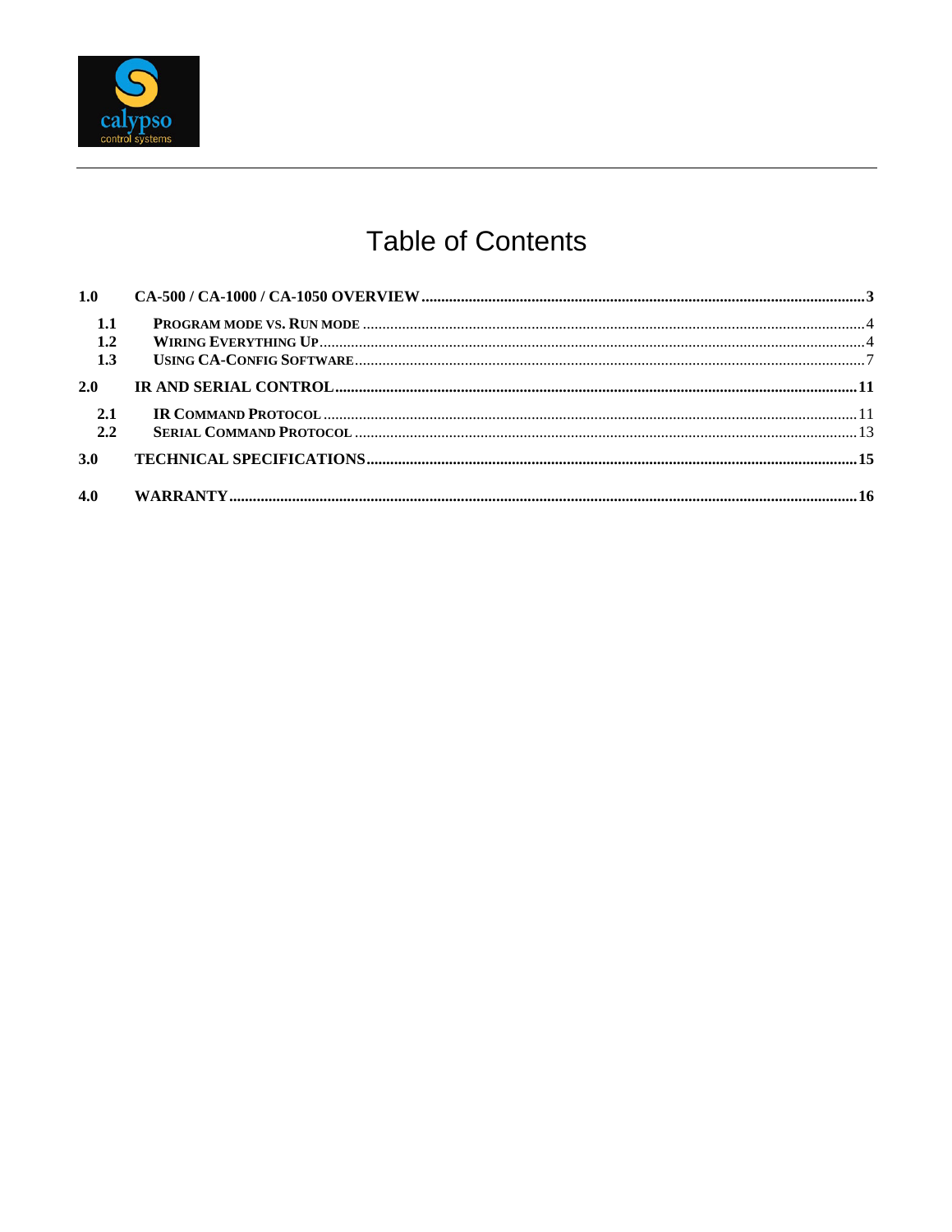

### *1.0 CA-500 / CA-1000 / CA-1050 Overview*

The CA (controllable audio) series of products from Calypso bring high quality, fully controlled audio to classrooms, board rooms, training facilities and other small room applications in need of compact, easy-to-use integrated audio. The CA-500 and CA-1000 audio amplifiers deliver 32W of extraordinarily clean power, optimized for 4 ohm and 8 ohm speakers, while providing full IR and Serial control. The CA-500 delivers a single balanced or unbalanced input and stereo output, while the CA-1000 offers three stereo and one mono input, with an on-board mixer for defining presets, digital gain control and automated "ducking" when microphone input is detected. And when more power is needed, the CA-1050 pre-amp can be used for multi channel control over nearly any consumer or professional quality amplifier, still within the same compact format.

CA Series setup is through its on-board serial programming port, using its companion CA-Config software utility, a simple, graphical interface used to configure all variable settings on CA-500, CA-1000 and CA-1050 units. This user manual reviews all three CA models and CA-Config software, which automatically detects which model it's connected to, and presents the appropriate configuration options for that model. CA-Config is not designed to function as an end-user interface, but is intended as a configuration utility used only by authorized Calypso resellers. The contract of the contract of the contract of the contract of the contract of the contract of the contract of the contract of the contract of the contract of the contract of the contract of the contract of the

32W Audio Amplifier 32W Audio Amplifier Pre-Amp IR and Serial Control **IR and Serial Control IR and Serial Control** (1) Balance/Unbalanced Input (1) Balance/Unbalanced Input (1) Balance/Unbalanced Input Headphone Jack (2) Unbalanced Inputs (2) Unbalanced Inputs Speaker Out (L and R) (1) Mono Input (1) Mono Input

Mixer Presets Mixer Presets Audio Ducking (Microphone) Audio Ducking (Microphone) PA Detect **PA Detect** PA Detect Headphone Jack Headphone Jack Speaker Out (L and R) Line Level Out

CA-500 CA-1000 CA-1050





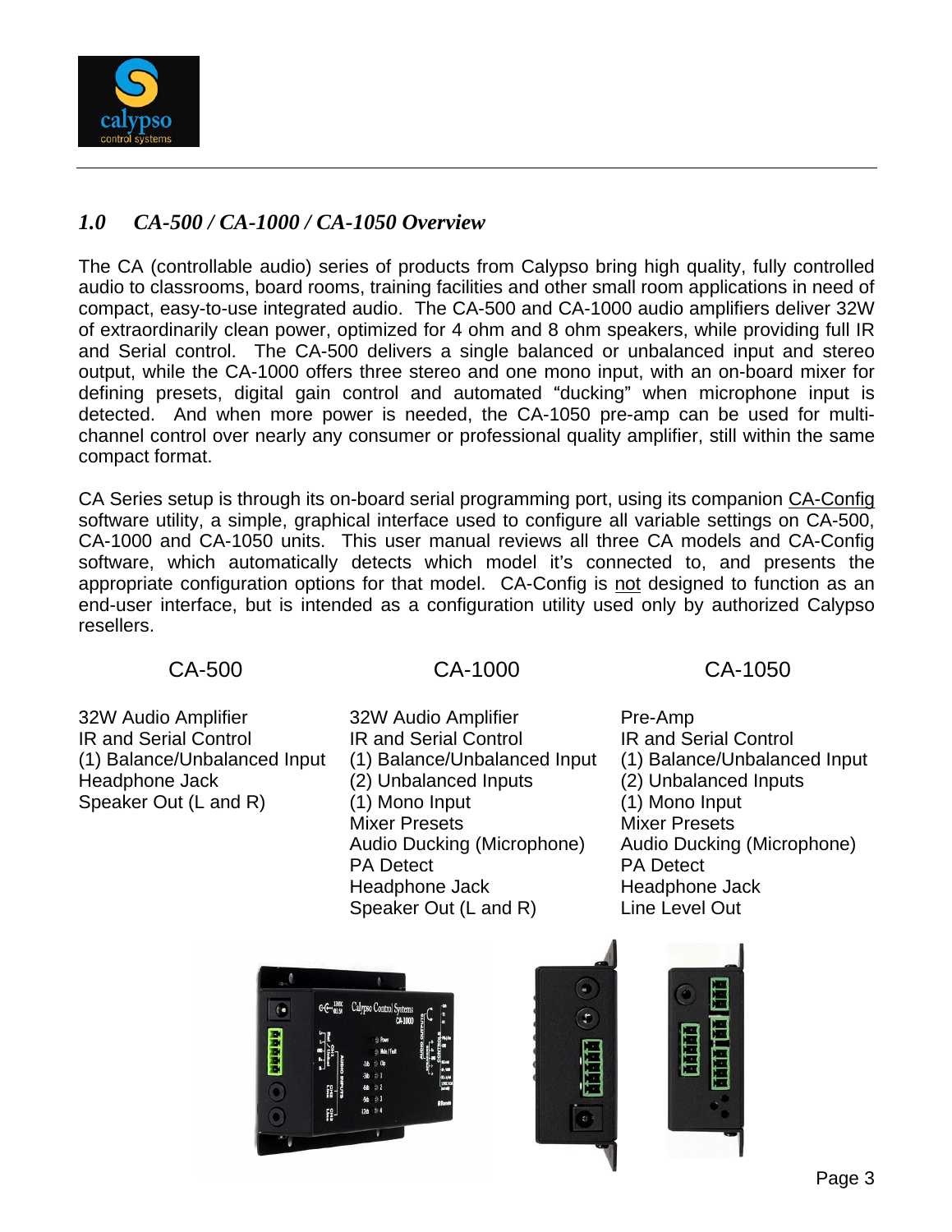

### 1.1 Program mode vs. Run mode

CA Series products have two (2) basic modes of operation:

- a) Program Mode allows general configuration of the device plus IR/Serial Trigger.
- b) Run Mode allows IR and SERIAL triggers to be recognized and decoded.

#### The device MUST BE IN PROGRAM MODE in order for it to communicate with CA-Config software. The contract of the contract of the contract of the contract of the contract of the contract of the contract of the contract of the contract of the contract of the contract of the contract of the contract of the

If the serial settings on the device remain at their factory settings<sup>1</sup>, and properly connected via a serial cable, the device will automatically be placed into Program mode by CA-Config software when the software is launched. Program mode is indicated by a blinking blue LED on the surface of the CA device.

If, however, the serial settings on the device have been modified, e.g., to enable remote, serial control of the amplifier or pre-amp, CA-Config will not be able to initiate communications with the device nor put it into Program mode. When this happens, the device must be forced into Program Mode, using the following steps:

- Unplug power
- Short a 2-pin terminal block by connecting a wire that runs between pin-1 and pin-2 (hint: a broken paperclip works well)
- Insert the shorted terminal block into the 3-pin serial connector slots on the right side of the device
- Power up the device example of the state of the state of the state of the state of the state of the state of the state of the state of the state of the state of the state of the state of the state of the state of the state
- Immediately remove the shorted jumper **Example 2018 CONVERTERED ATTENTS**
- Connect the serial cable attached to the computer running<br>CA-Config software  $\mathbf{r}$ CA-Config software the control of the control of the control of the control of the control of the control of the control of the control of the control of the control of the control of the control of the control of the cont

The unit will now be in Program mode and the top, blue LED will blink continually. The LED glows a steady blue when in Run<br>
short to Force mode. The contract of the contract of the contract of the contract of the contract of the contract of the contract of the contract of the contract of the contract of the contract of the contract of the contract of the cont



Short to Force PGM Mode

- 1.2 Wiring Everything Up
- 1.2.1 Power

All CA series units require a minimum 12VDC, 3.3A power supply, which is provided with the unit. Insert the 2.5mm power supply plug into the receptacle located on the left side of the unit.

The Constitution of the Maria Company of the Company of the Company of the Company of the Company of the Company of the Company of the Company of the Company of the Company of the Company of the Company of the Company of t <sup>1</sup> Default Settings: BAUD=19200, PARITY=NONE, STOP=1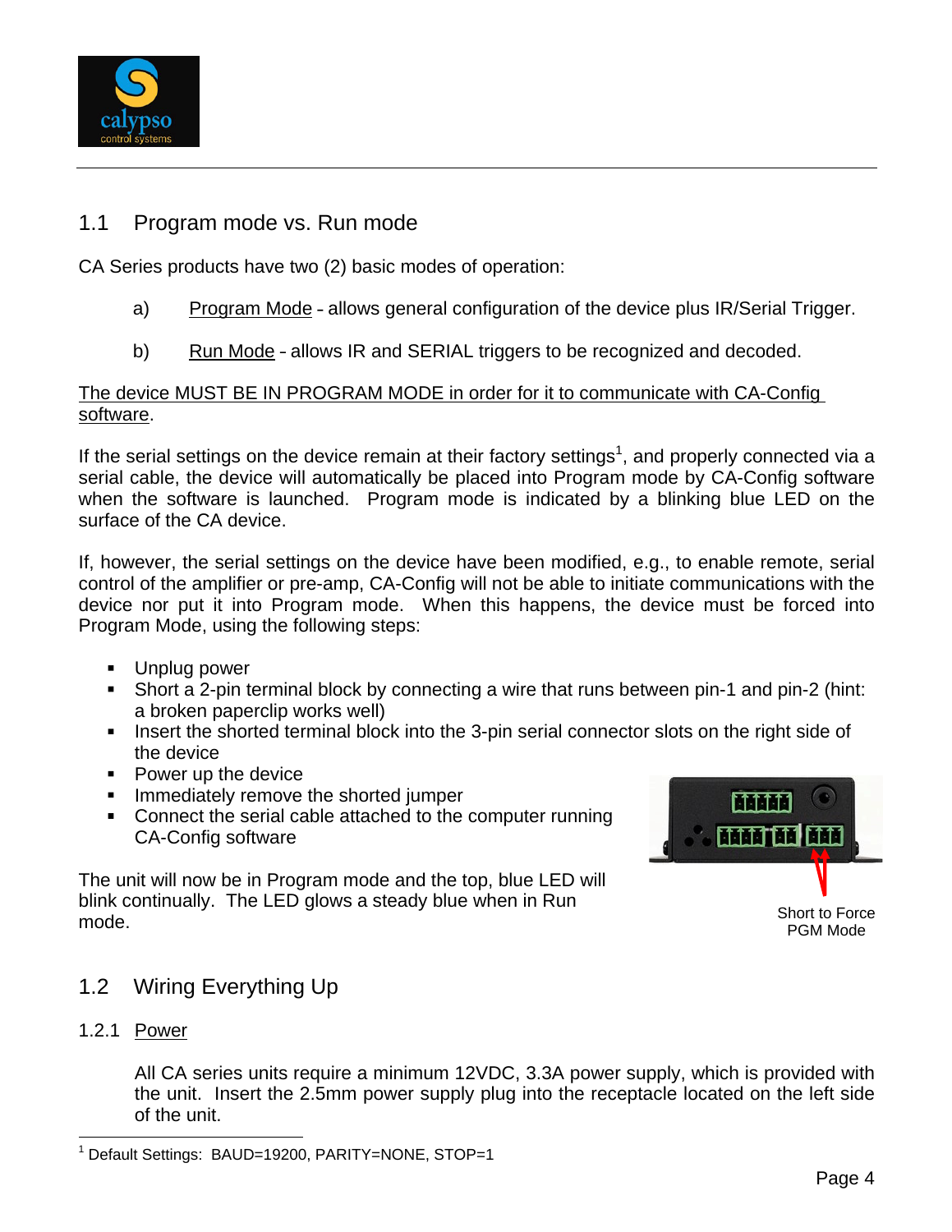

#### 1.2.2 Serial Programming/Control Cable

- Solder wires to pins 2, 3 and 5 of a female, 9-pin RS-232 connector
- Connect the wire on pin 2 (Rx) to pin 2 (Tx) of a 3-pin screw-down terminal block
- Connect the wire on pin 3 (Tx) to pin 1 (Rx) of a 3-pin screw-down terminal block
- Connect the wire on pin 5 (Gnd) to pin 3 (Gnd) of a 3-pin screw-down terminal block

Plug the terminal block into the 3-pin slot on the right side of the unit and plug the DB9 connector into your computer's serial port

#### 1.2.3 Channel 1 Audio Input

Channel 1 input will accept a balanced or unbalanced stereo input via a 5-pin screw-down terminal block.

1.2.4 Channel 2 Audio Input (CA-1000 and CA-1050 only)

Channel 2 will accept an unbalanced stereo or mono input via an 1/8 inch mini audio jack.

1.2.5 Channel 3 Audio Input (CA-1000 and CA-1050 only)

Channel 3 will accept an unbalanced stereo or mono input via an 1/8 inch mini audio jack.

1.2.6 Channel 4 Audio Input (CA-1000 and CA-1050 only)

Channel 4 will accept a mono input via a 2-pin screw-down terminal block on the left side of the unit.

NOTE ON CHANNEL INPUTS: All channels are stereo (ch1, ch2, ch3) except channel4 (mono). Channel 4 has a permanent jumper linking its left and right sides. Channels 1 through Channel 3 have separate left and right stereo lines. While monitoring for microphone input levels (typically, but not necessarily on channel 4), the system searches only the LEFT side. Hence single channel microphones must be connected to the LEFT side input. Alternatively, the channel used for microphone input should be set to operate in mono mode.

1.2.7 Speakers (4 ohm and 8 ohm)

Left and right 4 or 8 ohm speakers are wired via a 5-pin screw-down terminal block found on the right side of the unit. Two pins are used for the left speaker, two are used for the right speaker and the middle pin can be used as a common ground.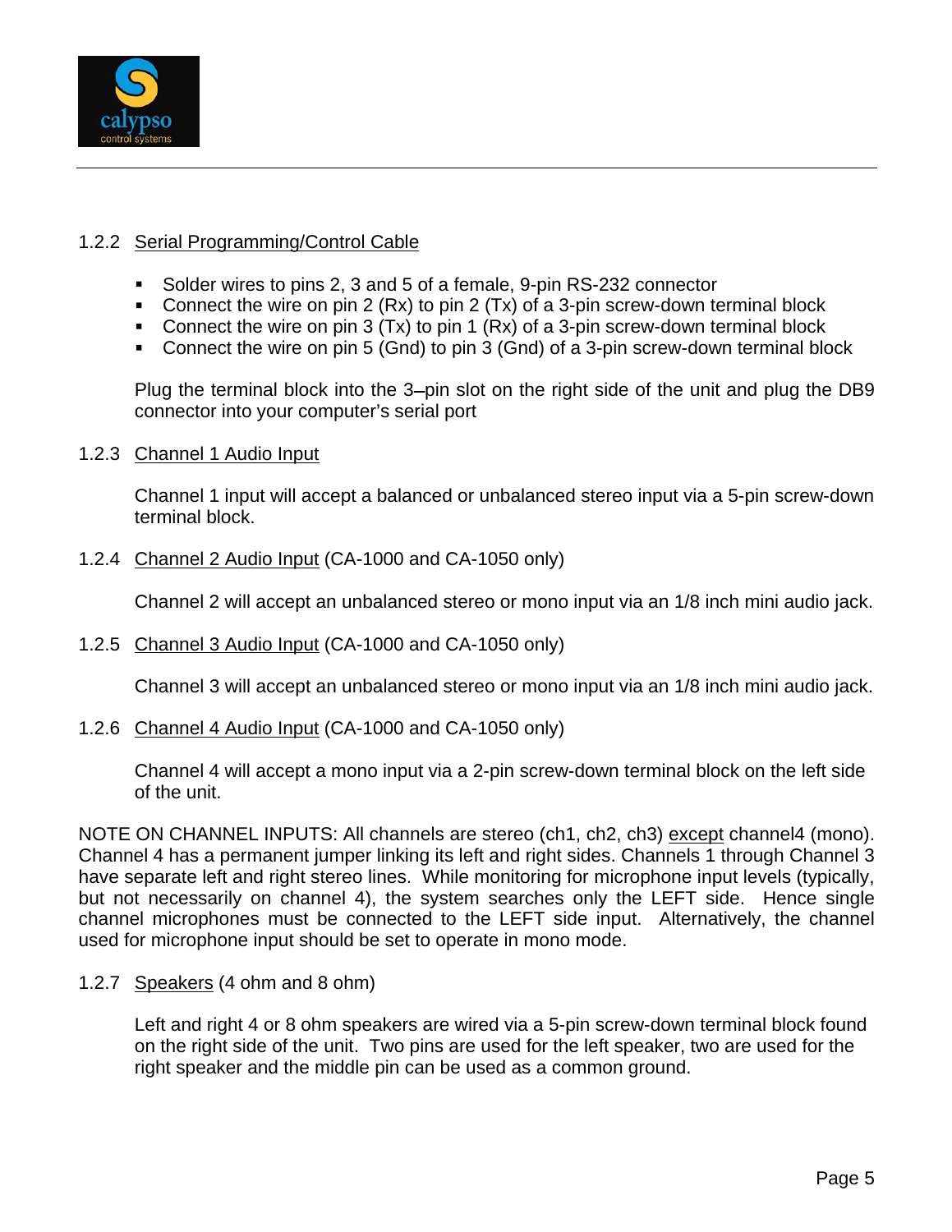

#### 1.2.8 IR Input

IR signals can be transmitted to the unit in two ways:

- (a) The 3 triangular holes on the right side of the case allow for over-the-air IR reception, good for line-of-sight transmission, up to approximately 30 feet.
- (b) IR signals may also be sent to the unit via hardwire, using the middle two pins on the 4-pin connector located on the right side of the unit, labeled IR- /GND and IR1+ IN.<br>Note that pin 3 is a shared ground connector.

Headphones may be plugged into the unit using the 1/8 inch mini jack located on the right side. Note that the headphone output remains active even when the amplifier output is muted on the CA-500 and CA-1000.



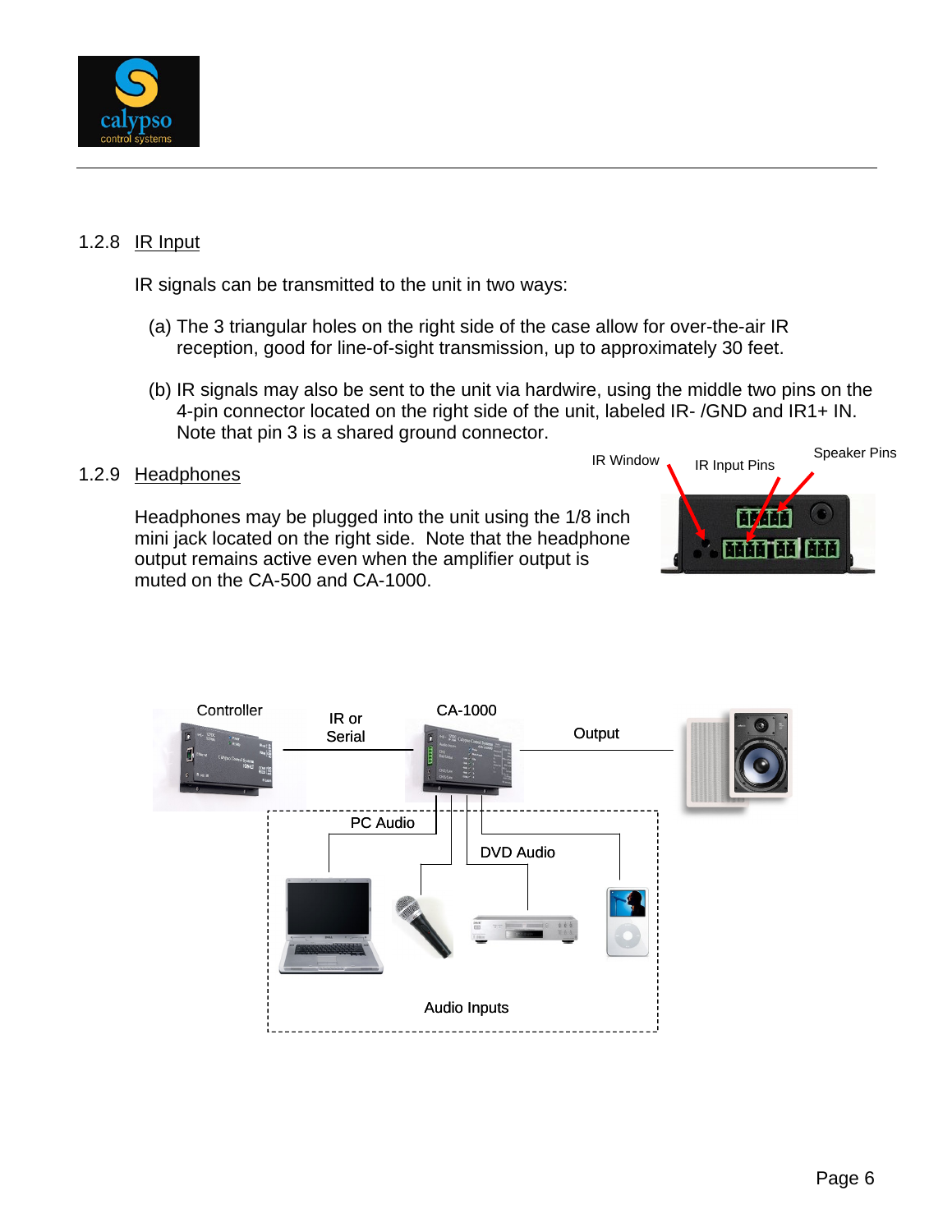

### 1.3 Using CA-Config Software

Once the unit is wired and powered up, CA Series configuration is managed entirely by CA- Config software, which is provided on a CD with the unit. CA-Config software must be installed on the PC connected to the CA-1000 unit via the serial programming cable. After launching the software, select the appropriate serial port from the pull-down; it should automatically initiate communications with the CA unit<sup>2</sup>. Note that reselecting the serial port from the drop-down menu re-initializes the application. CA-Config is a single-screen interface that provides all settings and options with simple push buttons and pull-down menus.

| <b>CA Config</b>                 |                         |                   |                    |   |                                                   |                                               | $\mathbf{u}^{\mathbf{K}}$ | 図                             |
|----------------------------------|-------------------------|-------------------|--------------------|---|---------------------------------------------------|-----------------------------------------------|---------------------------|-------------------------------|
|                                  |                         |                   |                    |   | CA-1000 Config: the Calypso CA-1000 setup utility |                                               |                           |                               |
| <b>COM11</b><br>$\mathbf{v}$     |                         | <b>Show Setup</b> |                    |   |                                                   |                                               | <b>IR Help</b>            |                               |
|                                  |                         | <b>Both Codes</b> | IR Trg: 1st code   |   |                                                   |                                               | <b>POT Settings</b>       |                               |
| (Shift increases offsets)        | <b>Serial Port:</b>     |                   | 19200              | ▼ | <b>None</b>                                       | 1 Stop                                        |                           |                               |
|                                  | <b>CIRT 2 Settings:</b> |                   | <b>Ch-1 Select</b> |   | $\blacktriangledown$ 0000                         | <b>Assign</b>                                 |                           |                               |
| -Master Out-                     | -Channel 1 In-          |                   | -Channel 2 In-     |   | Channel 3 In-                                     | -Channel 4 In-                                | <b>Tone Off</b>           |                               |
| Ch <sub>1</sub><br>▼             | <b>Enabled</b>          |                   | <b>Enabled</b>     |   | <b>Enabled</b>                                    | <b>Enabled</b>                                |                           |                               |
| <b>Set Start Ch</b>              | <b>Stereo</b>           |                   | <b>Stereo</b>      |   | <b>Stereo</b>                                     | <b>Mono</b>                                   | AMP gain:                 |                               |
| $Vol +$                          | $Gain +$                |                   | $Gain +$           |   | Gain +                                            | $Gain +$                                      | 36db                      | ▼                             |
| 12                               | 24                      |                   | 24                 |   | 24                                                | 24                                            |                           |                               |
| Vol-                             | Gain-                   |                   | Gain -             |   | Gain-                                             | Gain-                                         | PA restore:               |                               |
| <b>Set Start Vol</b>             |                         |                   |                    |   |                                                   | <b>Ignore PA</b>                              | 1.0 sec wait              | $\overline{\phantom{a}}$      |
| Mute Off                         | Mic Off                 |                   | Mic Off            |   | Mic Off                                           | Mic Off                                       | <b>Set PA Volume</b>      |                               |
| mutes headph                     | Setback +               |                   | Setback +          |   | Setback +                                         | Setback +                                     |                           |                               |
| Bal R                            | 8                       |                   | $\bf{a}$           |   | <b>B</b>                                          | $\bf{a}$                                      | Mic restore:              |                               |
| $\bf{0}$                         | Setback -               |                   | Setback -          |   | Setback -                                         | Setback -                                     | 1.0 sec wait              | $\overline{\phantom{a}}$      |
| Ball $\leq$                      | <b>Scan Level</b>       |                   | <b>Scan Level</b>  |   | <b>Scan Level</b>                                 | <b>Scan Level</b>                             |                           |                               |
| Command OK                       |                         |                   |                    |   |                                                   |                                               |                           | ×<br>$\overline{\phantom{a}}$ |
| <b>Reset to Factory Defaults</b> |                         | Clear             |                    |   |                                                   | © Copyright 2006 Calypso Control Systems, LLC | V1.0.6                    |                               |

<sup>2</sup> Refer to section 1.1 for instructions on manually putting the unit into Program Mode.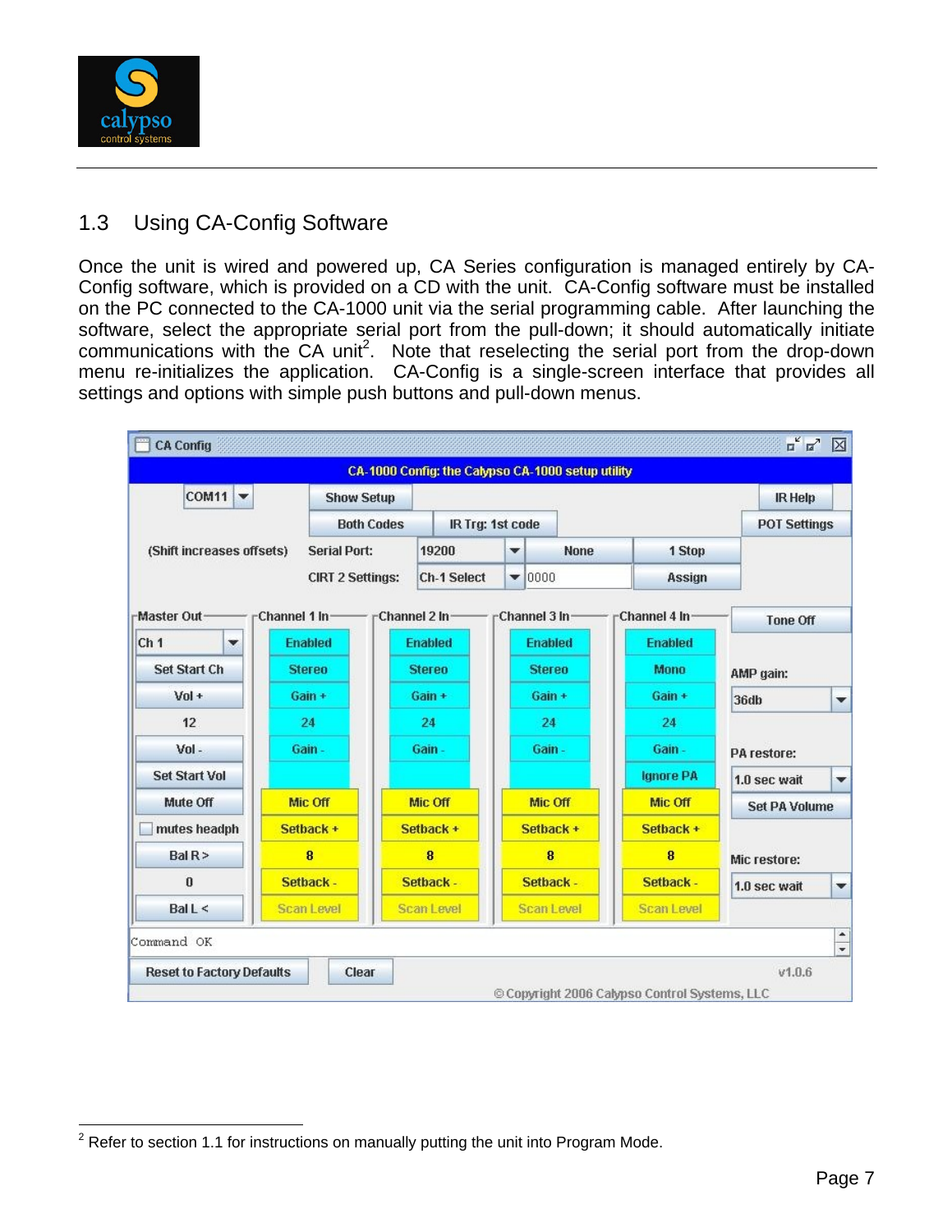

#### 1.3.1 Input Channel Settings

The CA-500 CA-Config interface will provide access to "Channel 1 In" only, whereas all channels will be active for CA-1000 and CA-1050 products. For each active channel, the column of push buttons provide the following functions:

- **Enable / Disable -turns the channel on or off**
- Stereo / Mono set the channel to stereo or mono input (channels 1-3 only)  $\blacksquare$
- Gain  $+$  / Gain Use this setting to normalize volume across multiple inputs, with 32 steps.  $\blacksquare$
- Ignore PA<sup>3</sup>- available as an input to channel 4 (mono) only, this feature detects activity on a PA system and automatically triggers an automated mute on input channels 1, 2 and 3. The PA Detect circuit is triggered when the corresponding input on channel 4 exceeds the defined Threshold setting. This button rotates between three states:
	- o li<u>gnore PA</u> do nothing the state of the state of the state of the state of the state of the state of the state of the state of the state of the state of the state of the state of the state of the state of the state of
	- $\circ$  PA w/norm upon PA detect, mute channels 1,2 and 3 and amplify channel 4 input as per most recent (current) channel 4 settings. Note that "current" amplifier settings may include low volume (determined by channel 4 Gain and Master Volume) and/or mute, either of which would compromise the effectiveness of the PA announcement.

 $\circ$  PA w/preset - upon PA detect, mute channels 1,2 and 3 and amplify channel 4 input as per a preset channel 4 PA volume. Use the "Set PA Volume" button to

define the PA preset volume condition, as per  $\frac{1}{\sqrt{2}}$  Gain  $\frac{1}{\sqrt{2}}$  PA restore: Master Out settings. Note that when using the PA **PA WARE A TO BE PAYER FOR THE STATE** w/preset condition, channel 4 mute is automatically turned off upon detection of a PA input.



- o The PA Restore pull down defines the amount of time the amplifier waits between the end of an active PA signal and un-muting other channels
- Mic Off / Mic On use to define whether a microphone is connected as the input device to the channel. Note that the system allows for only a single microphone input.

<sup>3</sup> Microphone detect and PA detect are mutually exclusive channel 4 conditions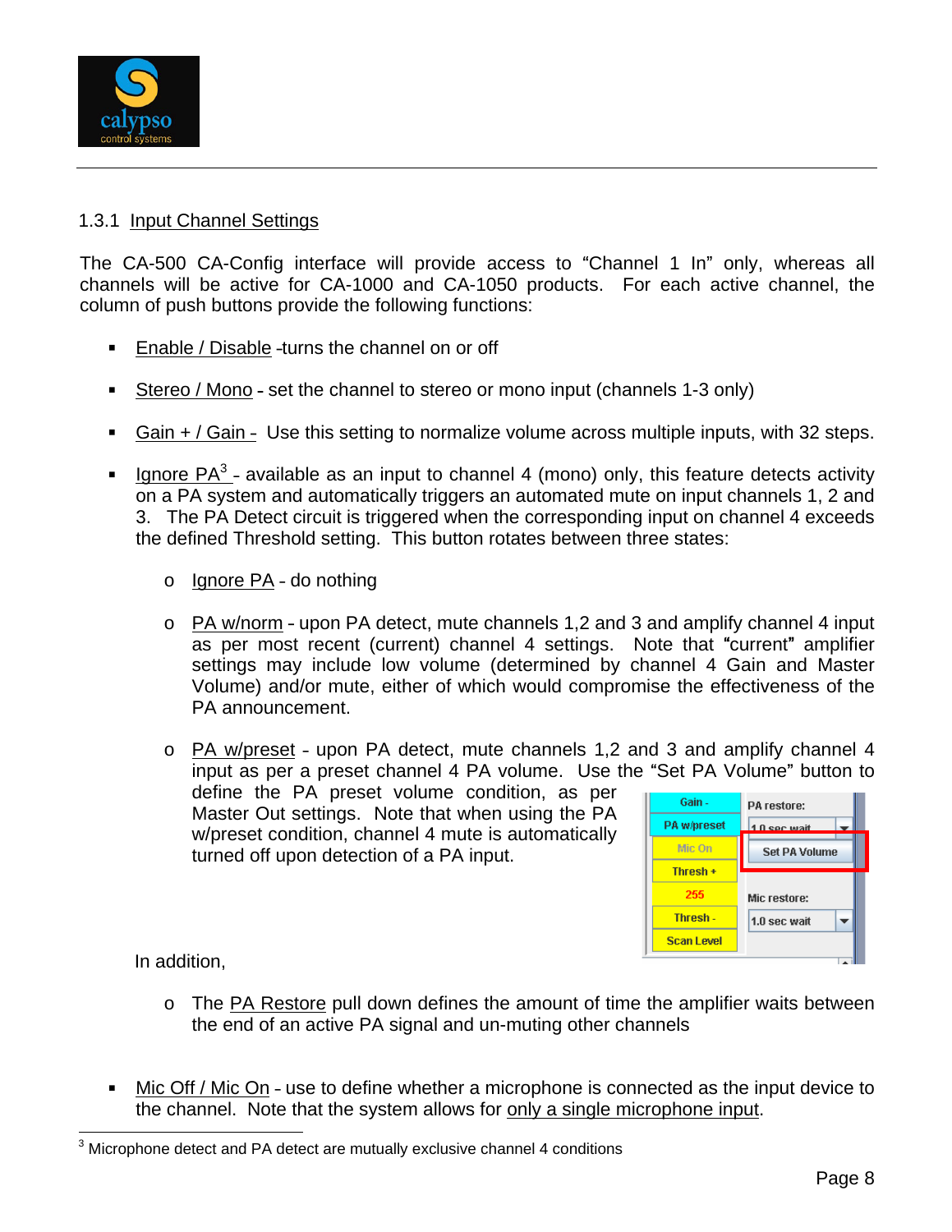

In multi-channel audio applications, microphones are often treated as a special input device, capable of triggering automated "ducking", where the volume of other inputs automatically drop to preset levels, allowing microphone audio to be the dominant source. Accordingly, when a "Mic On" button is selected the Level setting for the active microphone channel is changed to a "Threshold" setting, which is the microphone gain threshold at which automated ducking of other channels initiates. Note that the microphone threshold setting can be set manually, using the Thresh+ and Thresh buttons, or automatically, using the "Scan Level" button for the appropriate (i.e., microphone) channel.

Note: While monitoring for microphone input levels (typically, but not necessarily on channel 4), the system searches only the LEFT side. Hence single channel microphones must be connected to the LEFT side input or plugged into a input set to operate in mono mode. The contract of the contract of the contract of the contract of the contract of the contract of the contract of the contract of the contract of the contract of the contract of the contract of the contract of the cont



After defining the ducking threshold level, one must also set the setback level of the other audio inputs, using the existing, yellow Setback  $+$  and Setback - buttons.

Finally, the "Mic restore" pull down defines the amount of time the amplifier waits between the end of an active microphone signal and resetting the other channels to their normal volume levels.

#### 1.3.2 Master Out **Master Out**

Note: The amp waits 2 seconds after power on until output is enabled.  $\left\| \frac{\text{Ch 1}}{\text{Set Start Ch}} \right\|$ 

The settings on the Master Out menu bar determine audio output from the  $\frac{\sqrt{60}+}{12}$  CA device.

1. Channel Pull Down - use the pull down to switch between available  $\frac{\text{Set Start Vol}}{\text{Mute off}}$ input channels.

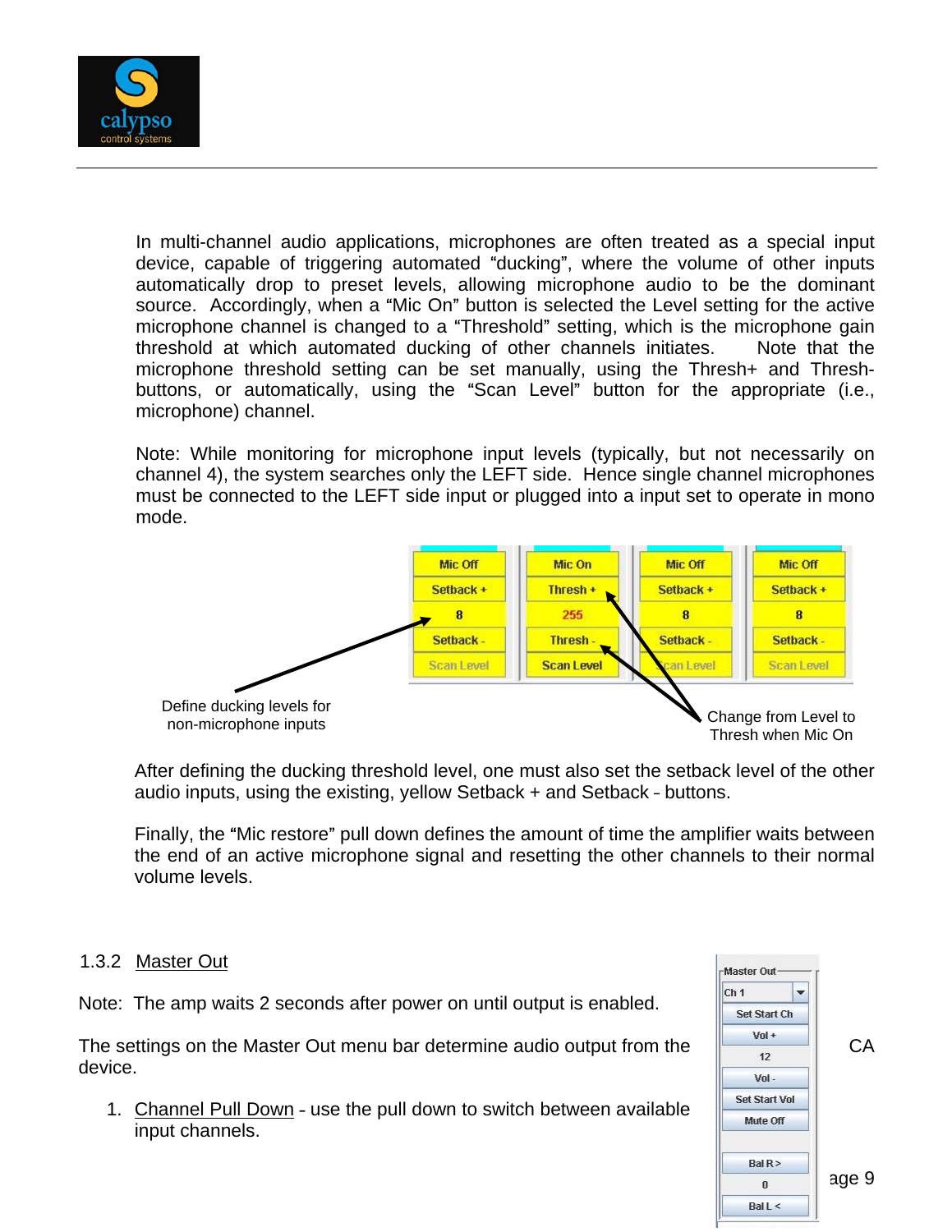

- 2. Set Start Ch assign the current channel as the default channel used upon system start up.
- 3. Vol + / Vol increase and decrease output volume through 32 steps.
- 4. Set Start Vol assign the current volume setting as the default volume used upon system start up. Warning: This allows full power start.
- 5. Mute Off toggle mute on and off
- 6. Bal R > / Bal L < balance left and right outputs through 16 steps (8 on each side).

#### 1.3.3 Other Settings

|                                      |                         |                  |                          | CA-1000 Config: the Calypso CA-1000 setup utility |                |                     |
|--------------------------------------|-------------------------|------------------|--------------------------|---------------------------------------------------|----------------|---------------------|
| $\text{COM11}$ $\blacktriangleright$ | <b>Show Setup</b>       |                  |                          |                                                   |                | <b>IR Help</b>      |
|                                      | <b>Both Codes</b>       | IR Trg: 1st code |                          |                                                   |                | <b>POT Settings</b> |
| (Shift increases offsets)            | <b>Serial Port:</b>     | 19200            | $\overline{\phantom{a}}$ | <b>None</b>                                       | 1 Stop         |                     |
|                                      | <b>CIRT 2 Settings:</b> | Ch-1 Select      |                          | $\blacktriangledown$ 0000                         | Assian         |                     |
| -Master Out-<br>∙Channel 1 In∙       | -Channel 2 In-          |                  |                          | ∈Channel 3 In∙                                    | -Channel 4 In- | Tone Off            |

CA-Config includes a number of additional variable settings.

1. Both Codes toggle button selects whether the

unit is scanning for CIRT1 IR codes, CIRT2 IR codes, or Both CIRT1 and CIRT2 codes. A complete description of CIRT codes is provided in section 2.0 of this manual, which covers IR control.

- 2. IR Trg: 1<sup>st</sup> code toggle the IR receiver to process the 1<sup>st</sup>, 2<sup>nd</sup> or 3<sup>rd</sup> IR code, transmitted <sup>rd</sup> IR code, transmitted from a single IR remote control "burst".
- 3. IR Help shows CIRT1 and CIRT2 IR codes (hex) and their corresponding CA commands.
- 4. POT Settings assists with remote diagnostics and troubleshooting
- 5. Serial Port define serial port communications settings
- 6. Tone Off toggle to turn a 900Hz test tone on and off. The goal is to provide an output signal for testing speaker connections.
- 7. CIRT 2 Settings assign a specific 4-char CIRT (Calypso IR Trigger) code to specific CA Series functions. Use the pulldown menu to select a specific function, type in a 4-char CIRT code and click the Assign button to associate the function with the code. Refer to section 2.1 of this manual for detailed information on CIRT codes.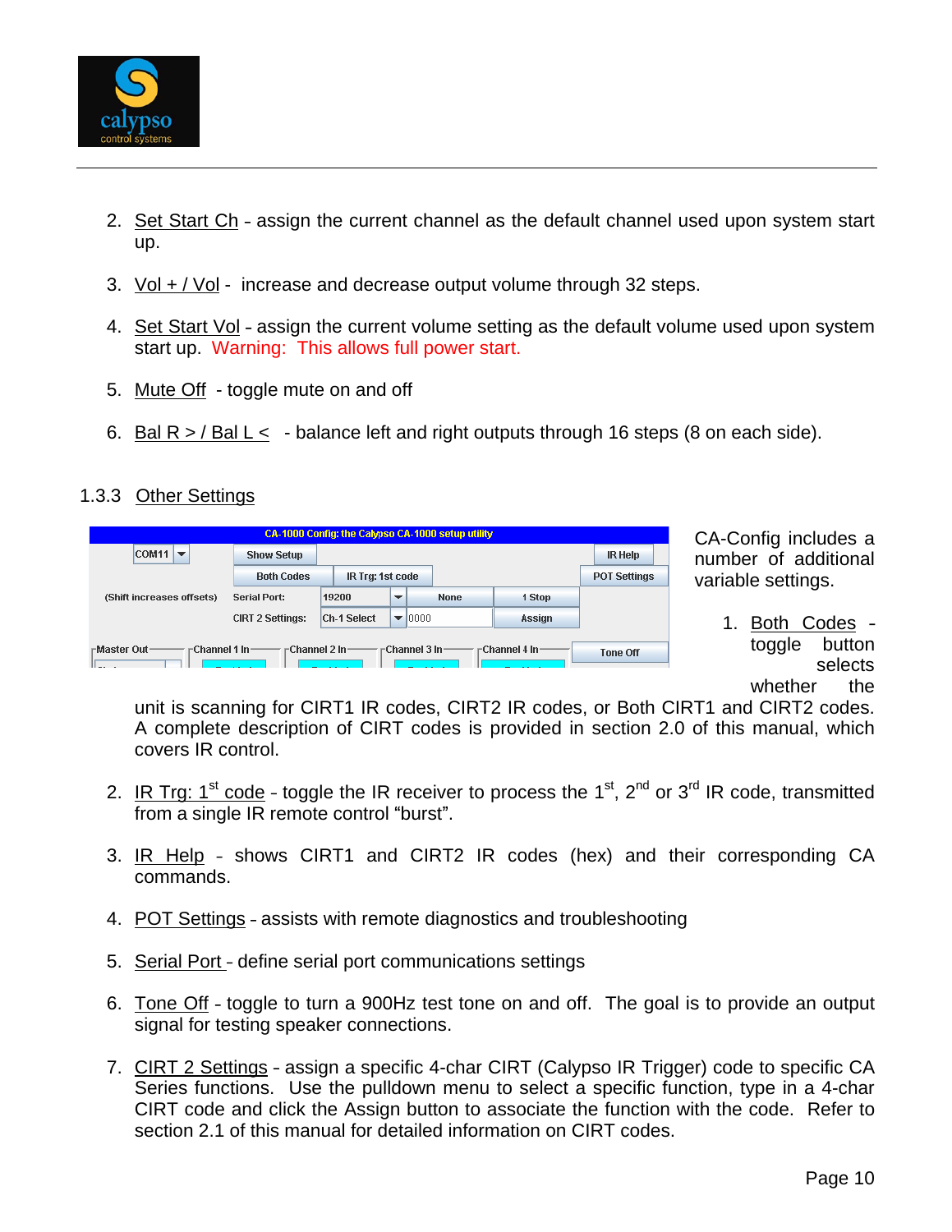

8. AMP gain - use to limit maximum power output.

#### *2.0 IR and Serial Control*

The CA Series of products are designed to be controlled by external devices that are capable of transmitting IR or serial commands. For example, one could steer IR commands from a Calypso CW-1000 button panel to a CA-1000 IR input, and use the buttons to control audio channel selection and volume. Similarly, a Pro I/O or ION controller could transmit IR or serial commands to a CA-500, CA-1000 or CA-1050 to provide PC-based amplifier or pre-amp control from PowerPoint, desktop icons or from other graphical interfaces. These tools make it relatively easy to integrate audio control into a full range of AV presentation applications.

#### 2.1 IR Command Protocol

CA Series devices support libraries of IR codes known as CIRT (Calypso IR Trigger) codes. There are two distinct sets of CIRT codes, known as CIRT1 and CIRT2, both of which are derived directly from standard, Sony 12-bit CD player IR commands (model CDP-C715) and re encoded as 2-byte hex strings for processing efficiency. All Calypso controllers with on-board IR learning have the ability to automatically convert the actual 12-bit Sony code into the corresponding CIRT code.

CIRT1 codes are "fixed", in that each code is pre-mapped to a specific CA Series function. CIRT2 codes are "variable", in that an integrator may define a valid CIRT code and then map it to any CA Series function.

To implement IR control, an external device (e.g., Calypso CW-1000, Pro ION, ION controllers) must transmit CIRT codes to the CA unit, either through the air to the IR receive window, or wired directly through the IR input terminal block. As a matter of convenience, CA products are designed to boost the power of incoming CIRT commands, and re-transmit commands out to another device. See section 1.2.9 for wiring details.

#### 2.1.1 CIRT1 Codes - Fixed

Each CIRT1 code, shown in the table below, is mapped to a specific CA Series function. Accordingly, the controlling device may be a Calypso ION, Pro I/O, UT-500 controller or any other controller or IR transmitter that can be configured to send valid CIRT1 codes.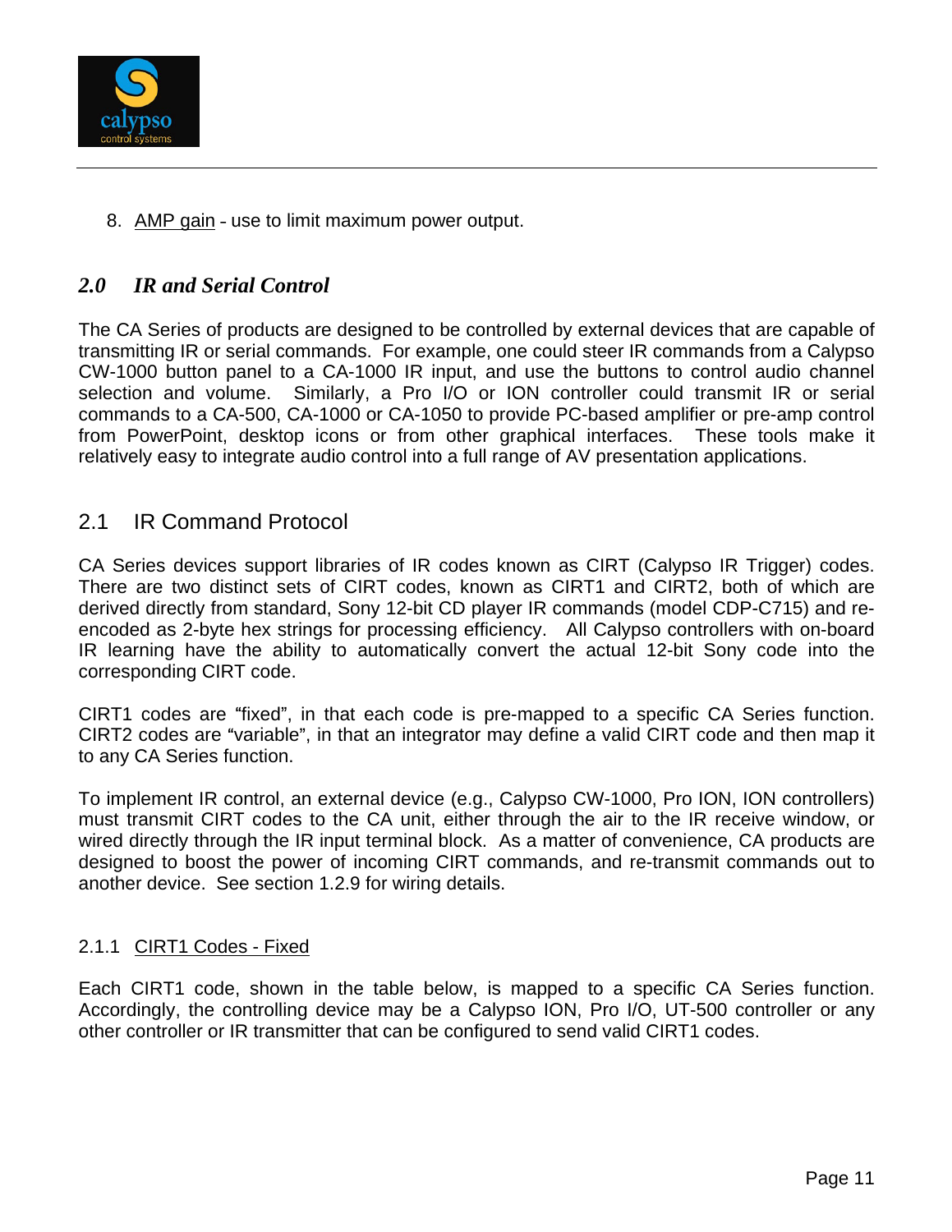

| CIRT1              | Function                                             | <b>Corresponding Sony</b> |
|--------------------|------------------------------------------------------|---------------------------|
| $rac{(hex)}{0880}$ |                                                      | CDP-C715 Button           |
|                    | Switch to input 1                                    | Button 1                  |
| 0881               | Switch to input 2 (CA-1000, CA-1050 only)   Button 2 |                           |
| 0882               | Switch to input 3 (CA-1000, CA-1050 only)   Button 3 |                           |
| 0883               | Switch to input 4 (CA-1000, CA-1050 only)   Button 4 |                           |
| 08B1               | Next channel                                         | Next track                |
| 08B0               | Previous channel                                     | Prev track                |
| 0892               | Vol Up (-2db step)                                   | Master Vol Up             |
| 0893               | Vol Down (-2db step)                                 | Master Vol Down           |
| 08B4               | Vol Up (-4db step)                                   | <b>Shuttle FF</b>         |
| 08B3               | Vol Down (-4db step)                                 | <b>Shuttle Rev</b>        |
| 08B2               | Toggle mute                                          | $\mathsf{CD}$ Play        |
| 08B9               | Mute off                                             | CD Pause                  |
| 08B8               | Mute on                                              | CD Stop                   |

#### 2.1.2 CIRT2 Codes - User Defined

When necessary, you may configure the CA device to respond to ANY valid CIRT code, which amounts to creating your own CIRT2 library. For example, the Calypso CB-1000 wall mount button panel contains the following built-in CIRT codes.

| <u>CB-1000 CIRT1 Codes</u> | CB-1000 CIRT2 Codes |  |
|----------------------------|---------------------|--|
| Button $1 = 01E1$          | Button $1 = 02D1$   |  |
| Button $2 = 01E2$          | Button $2 = 02D2$   |  |
| Button $3 = 01E3$          | Button $3 = 02D3$   |  |
| Button $4 = 01E4$          | Button $4 = 02D4$   |  |
| Button $5 = 01E5$          | Button $5 = 02D5$   |  |
| Button $6 = 01E6$          | Button $6 = 02D6$   |  |
| Button $7 = 01E7$          | Button $7 = 02D7$   |  |
| Button $8 = 01E8$          | Button $8 = 02D8$   |  |

By mapping the CB-1000 CIRT codes to CA functions, the CB-1000 button panel can be configured to control volume, channel, mute and other audio functions. CIRT code mapping is done using the "CIRT 2 Settings" pull down menu.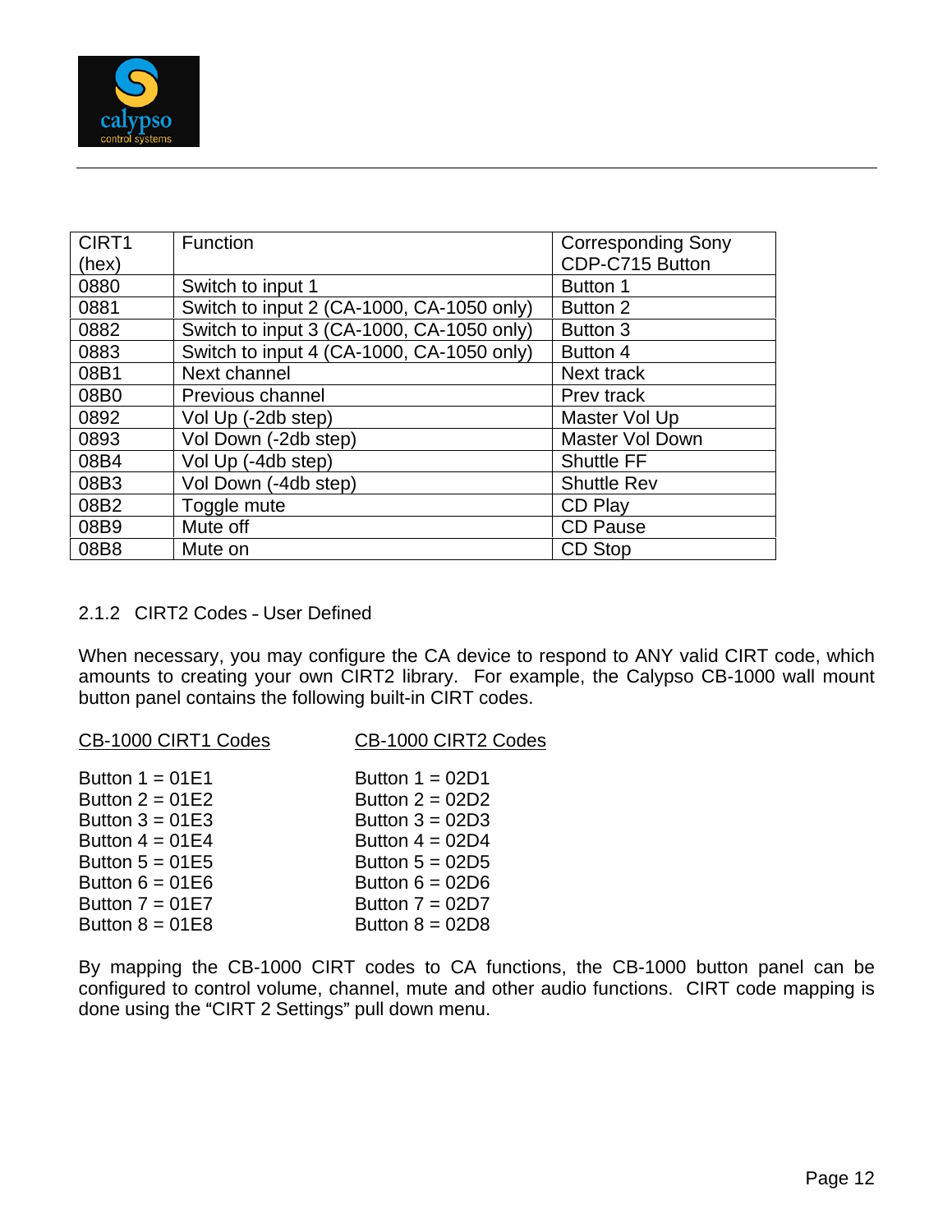

### 2.2 Serial Command Protocol

The CA Series of products supports a fixed library of Serial commands, which can be transmitted directly to the RS-232 port on the unit, which is also for CA-Config communications.<br>Note that each command must end with a carriage return (HEX = 0D).

| Command      | Description                                                                                              |
|--------------|----------------------------------------------------------------------------------------------------------|
| #ACHx        | Select Audio Channel                                                                                     |
| $\mathbf{A}$ | $1 = \text{Channel } 1$<br>$2 = \text{Channel } 2$<br>$3 = \text{Channel } 3$<br>$4 = \text{Channel } 4$ |
|              |                                                                                                          |
|              |                                                                                                          |
|              |                                                                                                          |

| <b>Description</b>               |
|----------------------------------|
| Return current channel selection |

| <b>Description</b>                               |  |
|--------------------------------------------------|--|
| <i>vard</i> to next available channel<br>- Forwa |  |

| Command | Description                                        |
|---------|----------------------------------------------------|
| #AVIs   | Increase volume, range 1-32 (-2db/step), steps 1-3 |
|         | $1 = 1$ step                                       |
|         | $2 = 2$ steps                                      |
|         | $3 = 3$ steps                                      |

| Description<br>Command                                                       |
|------------------------------------------------------------------------------|
| 1 step, range $1-32$ ( $-2db/step$ )<br>Increase<br>$\cdot$ volume $\perp$ . |

| Command  | <b>Description</b>                                 |
|----------|----------------------------------------------------|
| $\#AVDs$ | Decrease volume, range 1-32 (-2db/step), steps 1-3 |
|          | $1 = 1$ step                                       |
|          | $2 = 2$ steps                                      |
|          | $3 = 3$ steps                                      |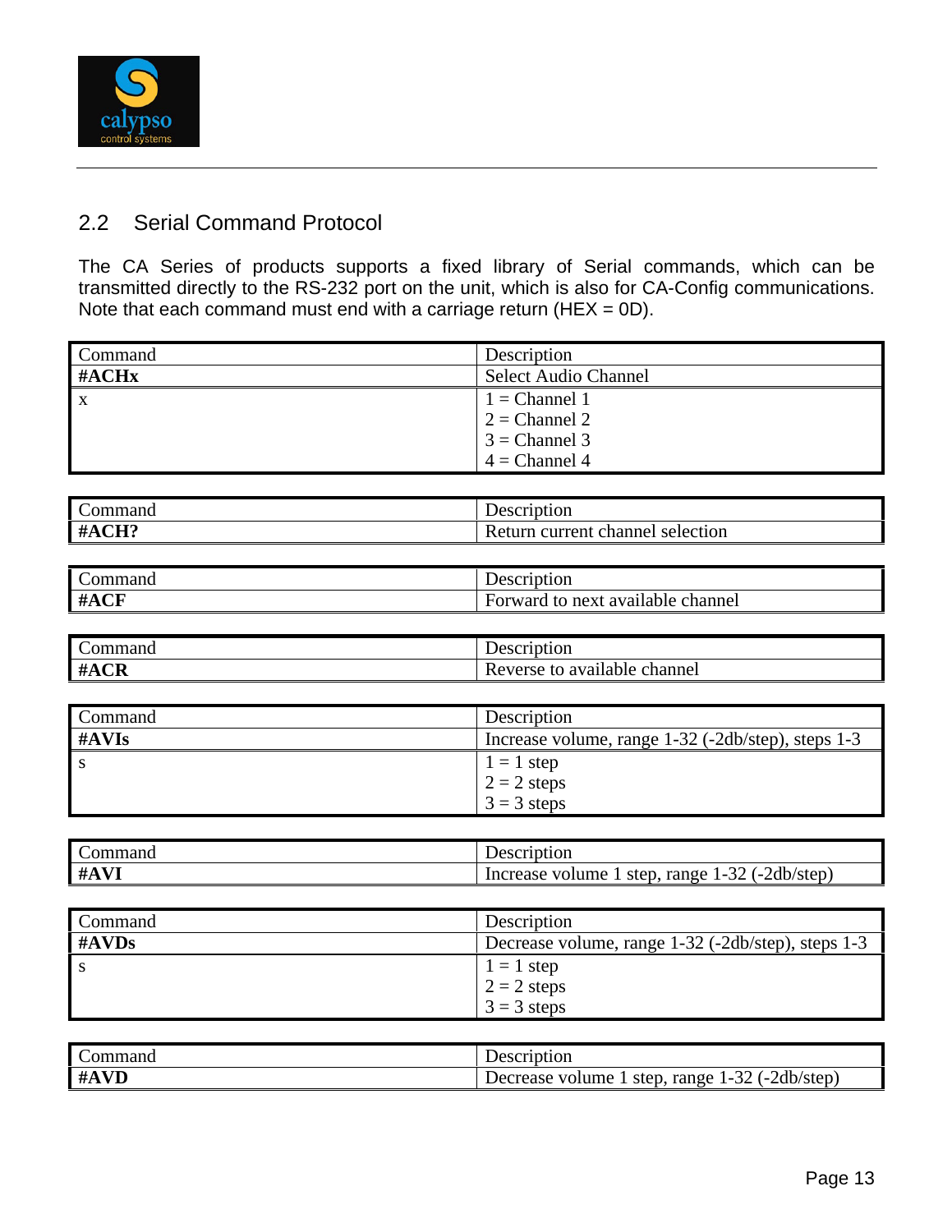

|                  | Description                                |
|------------------|--------------------------------------------|
| Command<br>#AVAv | Absolute volume setting, range 1-32 (-2db) |
|                  | 1 thru $32$                                |
|                  |                                            |
|                  | Description                                |
| Command<br>#AVA? | Return current volume setting              |
|                  |                                            |
| Command          | <b>Description</b>                         |
| #AVMx            | Mute and un-mute output                    |
|                  | $=$ mute                                   |
|                  | $1 =$ un-mute                              |
|                  |                                            |
| Command          | Description                                |
| #AVM             | Toggle mute state                          |
|                  |                                            |
| Command          | Description                                |
| #AVM?            | Return current mute setting                |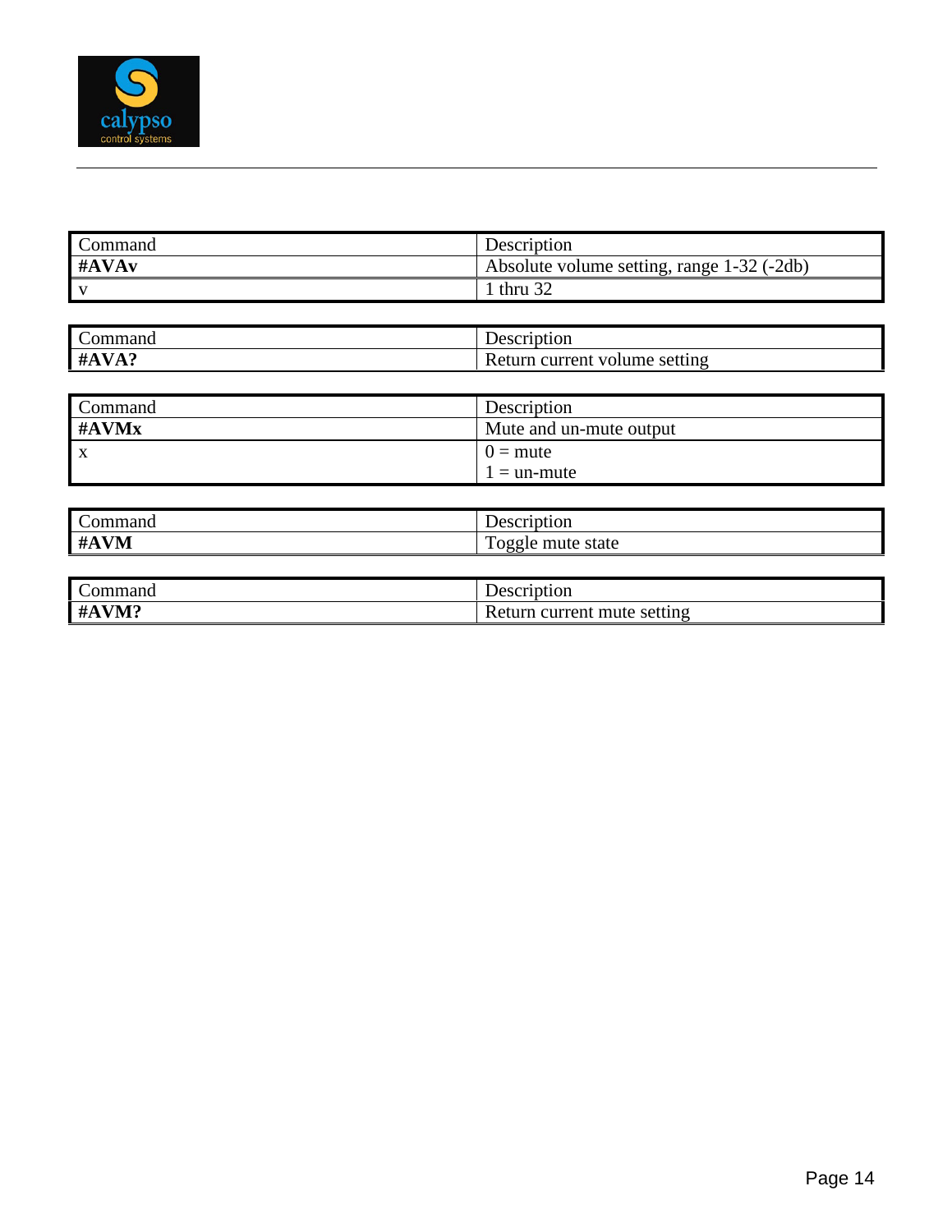

### *3.0 Technical Specifications*

Input level sensitivity for maximum output that the contract of the contract of the contract of the contract of the contract of the contract of the contract of the contract of the contract of the contract of the contract of the contract of the contra

#### **Audio Output (Speakers)**

Connectors **Example 2000** S-pin 3.81mm screw down term block Minimum load impedance **1200 COVID-14 on the UP** of the Minimum load impedance the definition of the 4 ohms min<br>
A ohms min

CMRR >80 dB

#### **Headphone Outputs**

Connector 3.5mm Stereo Jack TRS Max output  $-2.0$  dBV (0.8Vrms) into 32 Ohms Frequency response +/-1 dB, 20 Hz to 20 kHz,

Crosstalk >65dB, 1kHz, channel-to-channel Output impedance and the contract of the 75 Ohms of the contract of the contract of the contract of the contract of the contract of the contract of the contract of the contract of the contract of the contract of the contra Working headphone impedance 32 to 600 Ohms 32 to 600 Ohms

CA-500 Connectors/Channels (1) 5-pin 3.81 Terminal Block Header (CH1) (Line Out) balanced/unbalanced Stereo balanced/unbalanced Stereo<br>CA-1000 / CA-1050 Connectors/Channels (1) 5-pin 3.81mm Terminal Block Header (CH1) 5-pin 3.81 Terminal Block H<br>Max output (unbalanced) 5-pin 3.81mm Terminal Block Header (balanced Stereo (2) 3.5mm Stereo Jack TRS (CH2 & CH3) (1) 2-pin 3.81 Terminal Block Header (CH4) Impedance >13k ohms unbalanced, >20k ohms Nominal levels +4 dBu (1.23 Vrms) balanced or -10 dBV<br>(316 mVrms) unbalanced Maximum level **11dBu (2.75 Vrms)** balanced or 2.9 dBV Outp<br>(1.4 Vrms) unbalanced

Amp Gain Setting 36db (max) -26 dBV (50mVrms) balanced / -32 dBV<br>Control port (25mVrms) unbalanced Amp Gain Setting 20db (min)<br>9 dBV (350mVrms) bander (350mVrms) balanced / -15 dBV<br>IR rem

Continuous power @ 1% THD 16 watts (rms) per channel @ 4 ohms, 8 watts (rms) per channel  $@8$  ohms  $100 \text{ m}$  is the inperaction containing  $\frac{1}{2}$  and  $\frac{1}{2}$  of  $\frac{1}{2}$  or  $\frac{1}{2}$  or  $\frac{1}{2}$  or  $\frac{1}{2}$  or  $\frac{1}{2}$  or  $\frac{1}{2}$  or  $\frac{1}{2}$  or  $\frac{1}{2}$  or  $\frac{1}{2}$  or  $\$ 

THD + Noise<br>
THD + Noise<br>
O.1% @ 1 kHz, at nominal level (1 watt, 8<br>
ohm load)<br>
ohm load)<br>
Ohm load and the twatt, 8<br>
Enclosure dimensions 1.2" H x 3.25" W x 5.1" D ohm load) Enclosure dimensions 1.2" H x 3.25" W x 5.1" D S/N  $>84$  dB @ 20 Hz to 20 kHz at maximum  $>$  0.8 and  $\frac{3.1 \text{ cm}}{3.1 \text{ cm}} \times 8.3 \text{ cm}$  W x 13.0 cm D  $\Omega$  output  $\Omega$  of the  $\Omega$  of the  $\Omega$  of the  $\Omega$  of the  $\Omega$  of the  $\Omega$  of the  $\Omega$  of the  $\Omega$  of the  $\Omega$  of the  $\Omega$  of the  $\Omega$  of the  $\Omega$  of the  $\Omega$  of the  $\Omega$  of the  $\Omega$  of the  $\Omega$  of the  $\Omega$  of the  $\Omega$  output<br>
(unweighted, with balanced input)<br>
Shipping weight
3 lbs (2 kg)
3 lbs (2 kg)
3 lbs (2 kg)

Stereo channel separation >65 dB @ 1 kHz, >58 dB @ 20 kHz

Protection Circuits Thermal and Short Circuit protected (Yellow Thermal and Short Circuit protected (Yellow fault LED) Output Limiter 4 settable gain levels (20db, 26db, 32db, 36db)

THD + Noise contract the contract of 0.025% @ 1 kHz, at maximum volume Signal to noise ratio  $>85$  dB @ 20 Hz to 20 kHz at maximum output

(unweighted, with balanced input)

#### **Audio Inputs Audio Outputs (Line Out)**

| <u>naidi iyou ulindidi iyou digi cu</u>            | Connector               |                                            |
|----------------------------------------------------|-------------------------|--------------------------------------------|
| (1) 5-pin 3.81 Terminal Block Header (CH1)         |                         | 5-pin 3.81mm Terminal Block Header         |
| balanced/unbalanced Stereo                         | Max output (unbalanced) |                                            |
| (2) 3.5mm Stereo Jack TRS (CH2 & CH3)              |                         | +2.0 dBV (1.26Vrms)                        |
| unbalanced Stereo                                  | Frequency response      | +/-1 dB, 20 Hz to 20 kHz,                  |
| (1) 2-pin 3.81 Terminal Block Header (CH4)         | THD + Noise             |                                            |
| balanced/unbalanced Mono                           |                         | 0.025% @ 1 kHz, at maximum volume          |
| >13k ohms unbalanced, >20k ohms                    | Signal to noise ratio   | >84 dB @ 20 Hz to 20 kHz at maximum output |
| balanced<br>+4 dBu (1.23 Vrms) balanced or -10 dBV |                         | (unweighted, with balanced input)          |
| (316 mVrms) unbalanced                             | Crosstalk               | >65dB, 1kHz, channel-to-channel            |
| +11dBu (2.75 Vrms) balanced or 2.9 dBV             | Output impedance        |                                            |
| (1.4 Vrms) unbalanced                              |                         | 150 Ohms                                   |
|                                                    |                         |                                            |
|                                                    |                         |                                            |

requirements and the contract of the contract of the contract of the contract of the contract of the contract of the contract of the contract of the contract of the contract of the contract of the contract of the contract

Product weight 0.5 lbs (0.2 kg) Shipping weight 3 lbs (2 kg) Warranty **3** years **3** state 3 years **3** years **3** years **3** years **3** years **3** years **3** years **3** years **3** years **3** years **3** years **3** years **3** years **3** years **3** years **3** years **3** years **3** years **3** years **3** y

(25mVrms) unbalanced control port control port control control control control control control control control control control control control control control control control control control control control control control **Remote Control** RS232, 3-pin 3.81mm screw down terminal block header **header header header header header** 

(175mVrms) unbalanced expansion and the contract of the contract of the contract of the contract of the contract of the contract of the contract of the contract of the contract of the contract of the contract of the contra IR remote input & IR wired, IR Repeater output **General General** 

Number / Signal type 1.5A;<br>1 stereo or 2 mono ( 2 channels total) and External Universal 100-240 VAC, 50/60 Hz, 1.5A; External Universal 100-240 VAC, 50/60 Hz, 1.5A; Power Supply 12 VDC, 3.3A (nominal), regulated 12 VDC, 3.3A (nominal), regulated

Power input **EXEC 12VDC** – 15VDC max, up to 3.5A

Amplifier type<br>Improved 92% Efficient Class D Power Output 12VDC - 15VDC max, up to 0.5A (Active fuse) Power Output 12VDC - 15VDC max, up to 0.5A (Active fuse)

Temperature/humidity Storage: -40 to 158 °F (-40 to +70 °C) / 10 - 90%,<br>non condensing

Damping factor example that the state of the state of the basic of the content of the content of the content of the state of the Departing: -32 to 122 °F (0 to +50 °C) / 10 - 90%, Frequency response<br>+/-1 dB, 20 Hz to 20 kHz, 1 watt output Metal (Al) haked nowdered black non condensing Operating: -32 to 122 °F (0 to +50 °C) / 10 - 90%, non condensing

Enclosure type Metal (Al), baked powdered black

Enclosure dimensions  $1.2$ " H x 3.25" W x 5.1" D 3.1 cm H x 8.3 cm W x 13.0 cm D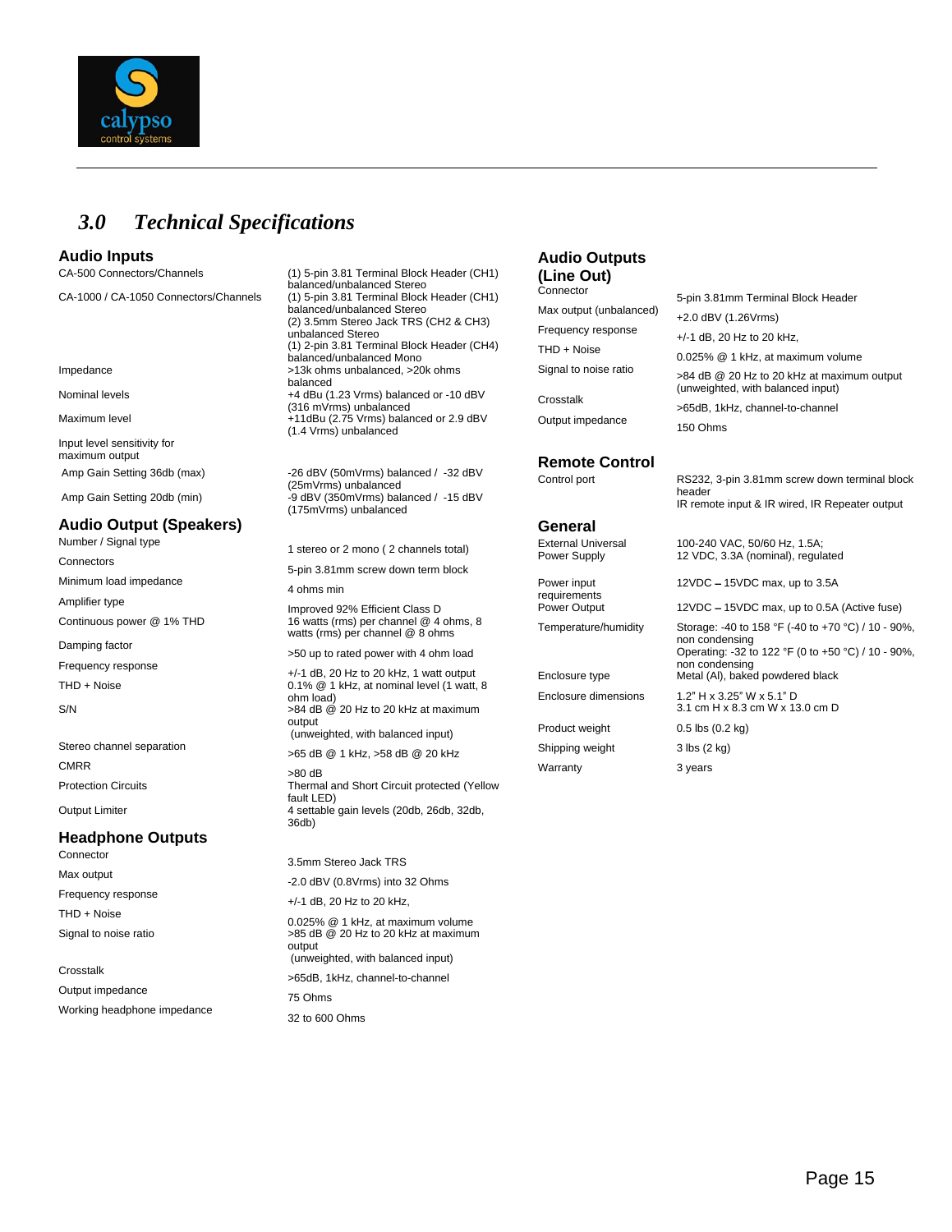

#### *4.0 Warranty*

# CA-500/CA-1000/CA-1050 3-Year Warranty

#### **Calypso Control Systems 3-year Product Warranty Statement**

This Non-Transferable warranty is provided to original purchasing end user, herein referred as "customer", of Calypso Control Systems product line defined as: Pro I/O, ION-e, ION-LT1, ION-LT2, UT-500, ION-4s, ION-8r, ION-16i, CB-1000, CR-1200R, CA-500, CA-1000, and CA-1050, herein referred as "product".

This warranty is applicable to product sold or distributed to customer by an authorized Calypso Control Systems Dealer, OEM, Value Added Reseller or sold directly to the end user by Calypso Control Systems, LLC. This warranty becomes effective from the moment the end user completes purchase and receives product. This warranty shall remain in effect for 3 years from the moment of purchase as long as the original customer of the product continues to own and use the product. This warranty does not apply to accessories such as power supplies and cables, which carry standard 12-month manufacturer warranties.

#### **Terms**

Calypso Control Systems warrants that product shall be materially free of defects in material and workmanship under normal use and service during the warranty period. In the event that Calypso Control Systems receives notice from the customer during the warranty period that product does not conform to this warranty, Calypso Control Systems shall, at its sole option, either repair or replace the non-conforming product. The warranty on the replacement or repaired product shall continue for the duration of the original warranty. All returned product becomes the property of Calypso Control Systems.

#### **Procedures**

 Page 16 A product may only be returned with the prior written approval of Calypso Control Systems. Such approval shall reference a Return Material Authorization number (RMA) issued by authorized Calypso Control Systems technical support personnel. Transportation costs, if any, incurred in connection with the return of a defective item to Calypso Control Systems shall be borne by the Customer. Transportation costs incurred in connection with the re-delivery of a repaired or replaced item to the Customer shall be borne by Calypso Control Systems. However, such costs shall be borne by the Customer if Calypso Control Systems, reasonably determines that the product is not defective. If Calypso Control Systems determines, in its sole discretion, that the allegedly defective product is not covered by the terms of the warranty provided hereunder, or that a warranty claim is made after the warranty period, the cost of repair by Calypso Control Systems, including all shipping expenses, shall be reimbursed by the Customer. Calypso Control Systems shall have no liability with respect to data contained in any